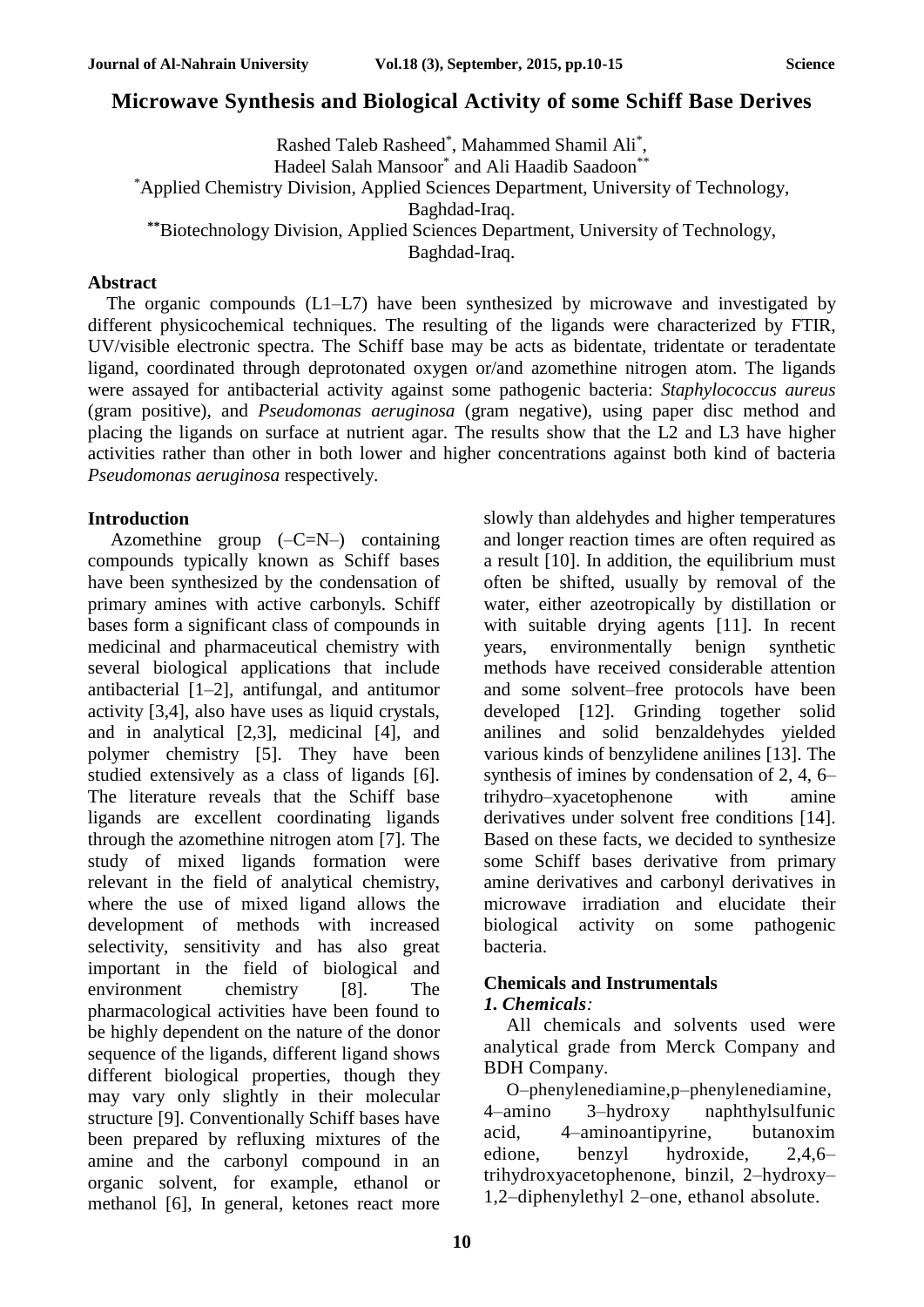## *2. Instrumentals:*

Ceramic mortar–China, Micro–wave Oven Russell hobbs 850 watt–China, Melting point– Gallenkamp M.F.B–600 F melting point apparatus, FTIR spectra using FTIR–8400S Shimadzu in the range of  $4000-400$  cm<sup>-1</sup>, UV/VIS–1650 PC Shimadzu spectrophotometer, at wavelength (200–1100) nm.

## **Methods Preparation of Schiff base ligands.**

The ligands were mixed from starting materials in ceramic mortar for 6 minutes according to following weights:

- 1. L1 was prepared by mixed 0.25 g of 2,4,6–trihydroxy–acetophe–none and 0.08 g of o–phenylenediamine, then placed in a microwave for 2 minutes.
- 2. L2 was prepared by mixed 0.25 g of 2, 4, 6–trihydroxy–acetophenone and 0.08 g of p–phenylenediamine, then placed in a microwave for 2 minutes.
- 3. L3 was prepared by mixed 0.25 g of 2– hydroxy–1,2–diphenyl ethyl 2–one and 0.06 g of hydrazine dihydrochlide, then placed in amicrowave for 25 minutes.
- 4. L4 was prepared by mixed 0.25 g of binzil and 0.13 g of hydrazine dihydrochlide, and then placed in a microwave for 2 minutes.
- 5. L5 was prepared by mixed 0.13 g of o– phenylenediamine and 0.25 g of butanoximedione, then placed in a micro–wave for 2 minutes.
- 6. L6 was prepared by mixed 0.13 g of p– phenylenediamine and 0.25 g of butanoximedione, then placed in a microwave for 2 minutes.
- 7. L7 was prepared by mixed 0.56 g of 4– amino3–hydro–xynaphthyl–sulfunic acid and 0.25 g of butanoximedione, then placed in a microwave for 25 minutes.

All products were wash with 1:1 (ethanol: ether) and crystalllized from ethanol and dried at  $70 °C$ .

## **Results and Discussion**

In this paper, we describe the synthesis of Schiff base was formed in good yield; the organic compound is stable at room temperature and is nonhygroscopic. The ligands (L1–L7) were synthesized by the reaction between the carbonyl derivates and primary amine derivates under microwave irradiation. The results of this study are summarized in Table (1). The Schiff base compounds were identified by FTIR spectra in the range  $(4000-400)$  cm<sup>-1</sup>. All organic compounds have broad peak around (3280–  $3300$ ) cm<sup>-1</sup>, this due to O-H bond stretching [15], While the bands around (1602– 1681)  $cm^{-1}$ , relate to C=N stretching (Schiff base bond) [16], the absorption bands at  $(1514-1600 \text{ cm}^{-1})$  corresponding to  $(C=C)$  of benzene ring [17,18]. UV/visible–spectra of Schiff base organic compounds exhibited three absorption bands between (207–258) nm suggesting to the  $(\pi-\pi^*)$  transition of (C=C) benzene ring, absorption bands between (280– 315) nm suggesting to the  $(\pi-\pi^*)$  transitions of azomethine groups  $(C=N)$ , and absorption bands at (426–461) nm suggesting the presence of  $(n-\pi^*)$  [19]. Table (2) shown the FTIR and UV–visible values of the prepared organic compounds.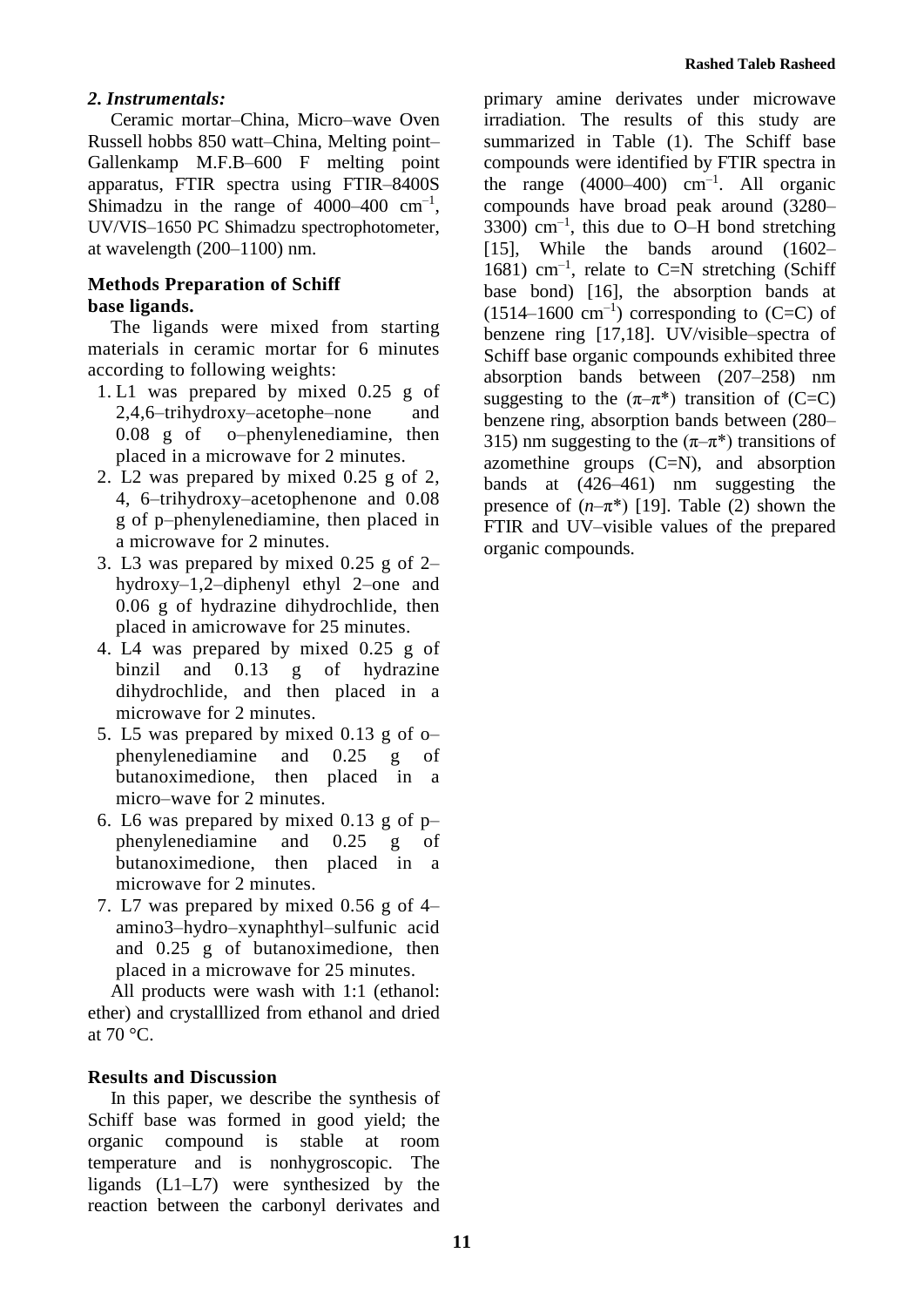| No.            | <b>Organic Compounds</b>                                                                          | Sym.           | M.P.(C <sup>0</sup> ) | <b>Color</b>    | Time require<br>(min) | Percentage<br>% |
|----------------|---------------------------------------------------------------------------------------------------|----------------|-----------------------|-----------------|-----------------------|-----------------|
|                | $N, N$ -bis-[1- $(2, 4, 6$ -trihyd-<br>roxybenzene) ethylidene]-1,2-<br>benzenediamine.           | L1             | 115-117               | Orange          | $\overline{2}$        | 60              |
| 2              | $N, N$ -bis-[1- $(2, 4, 6$ -trihyd-<br>roxybenzene)ethylidene]-1,4-<br>benzenediamine.            | L2             | 136-138               | Deep<br>green   | $\overline{2}$        | 92              |
| $\overline{3}$ | $N, N$ -bis- $(2-hydroxy-1,2-$<br>diphenylethylidene)hydrazine.                                   | L3             | 128-130               | Clear<br>yellow | 25                    | 71              |
| $\overline{4}$ | $N, N^{\prime\prime}, N^{\prime\prime}$ -bis-(1,2-diphe-<br>nylethylidene) hydrazine.             | L4             | 98-100                | Yellow<br>shiny | $\overline{2}$        | 82              |
| $\overline{5}$ | Bis-(3-hydroxyimino 2-butyl<br>idene)1,2-phenylidenediimino                                       | L <sub>5</sub> | 115-117               | Orange          | $\overline{2}$        | 60              |
| 6              | Bis-(3-hydroxyimino-2-buty-<br>lidene)1,4-phenylidenediimino                                      | L <sub>6</sub> | 136-138               | Deep<br>green   | $\overline{2}$        | 92              |
| 7              | $3$ -hydroxy-4- $(3$ -ydroxyimino)<br>butane-2-ylidene)<br>amino]<br>naph thalene-1-sulfonic acid | L7             | 128-130               | Clear<br>yellow | 25                    | 71              |

*Table(1) Some physical properties and names of prepared organic compounds.*

## *Table (2) FTIR and UV-visible values of prepared organic compounds in cm-1 and nm respectively.*

| <b>Symbol</b>  | $O-H$ | $C=N$ | $C-N-$ | $\pi$ - $\pi^*$ | $\pi$ - $\pi^*$ | $n - \pi^*$ |
|----------------|-------|-------|--------|-----------------|-----------------|-------------|
| L1             | 3226  | 1631  | 823    | 237             | 280             | 428         |
| L2             | 3302  | 1631  | 869    | 207             | 287             | 445         |
| L3             | 3381  | 1680  | 856    | 248             |                 | 461         |
| L4             | 3064  | 1673  | 875    | 258             |                 | 434         |
| L <sub>5</sub> | 3261  | 1618  | 831    | 236             | 302-315         | 432-450     |
| L <sub>6</sub> | 3220  | 1624  | 848    | 237             | 302             | 440         |
| L7             | 3240  | 1602  | 893    | 248             | 309             | 448         |

### **Antibacterial Activity**

The paper disc technique was used to evaluate the antibacterial activity of the synthesized organic compounds. The results of the bactericidal screening of the synthesized organic compounds are recorded. Thus inhibiting the growth of bacteria more potent than the parent Schiff base [20, 21]. The L2, L3 and L1 organic compounds have higher antimicrobial activity than the other organic compounds. The present (%) of inhibition was shown in Table (3) and also calculated by using the formula:

% Inhibition =  $[(T - C) X 100] / T$ 

Where  $C =$  the control plate;  $T =$  the test plate.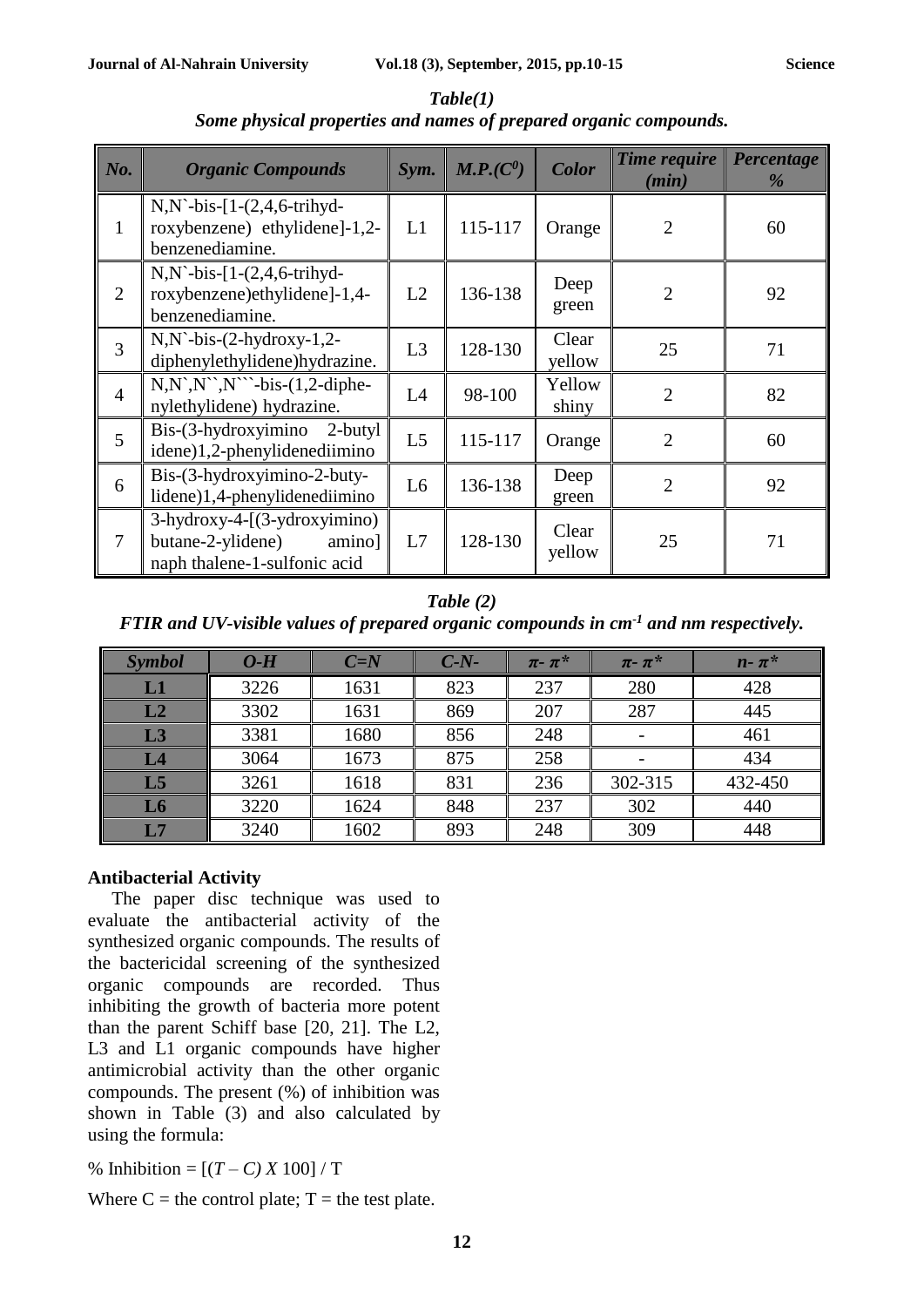| <b>Compounds</b>                            |           | Pseudomonas aeruginosa<br>(gram negative) | <b>Staphylococcus aureus (gram</b><br><i>positive</i> ) |            |  |
|---------------------------------------------|-----------|-------------------------------------------|---------------------------------------------------------|------------|--|
| <b>Concentration of</b><br>organic compound | $50\mu g$ | $100\mu g$                                | $50\mu g$                                               | $100\mu g$ |  |
|                                             | 14        | 50                                        | 75                                                      | 80         |  |
| L2                                          | 84        | 77                                        | 70                                                      | 80         |  |
| L <sub>3</sub>                              | 73        | 80                                        | 43                                                      | 79         |  |
| L4                                          | 67        | 79                                        |                                                         | 79         |  |
| L <sub>5</sub>                              | 43        | 79                                        |                                                         | 43         |  |
| L6                                          | 50        | 77                                        | 43                                                      | 79         |  |
|                                             | 40        | 50                                        | 25                                                      |            |  |

*Table (3) Antimicrobial activity of Schiff base organic compounds.*

The data reveal that the some of organic compounds have higher activities than other ligand.

Table (4) shows the suggested structures of prepared organic compounds and their nomenclatures. All these organic compounds may be act as the following suggested: L1 is monodentate, L2, L3, L4, L5, L7 are bidentate organic compounds, and L6 is tridentate organic compound.

*Table (4) The proposed structure of the Schiff Base and their nomenclatures.*

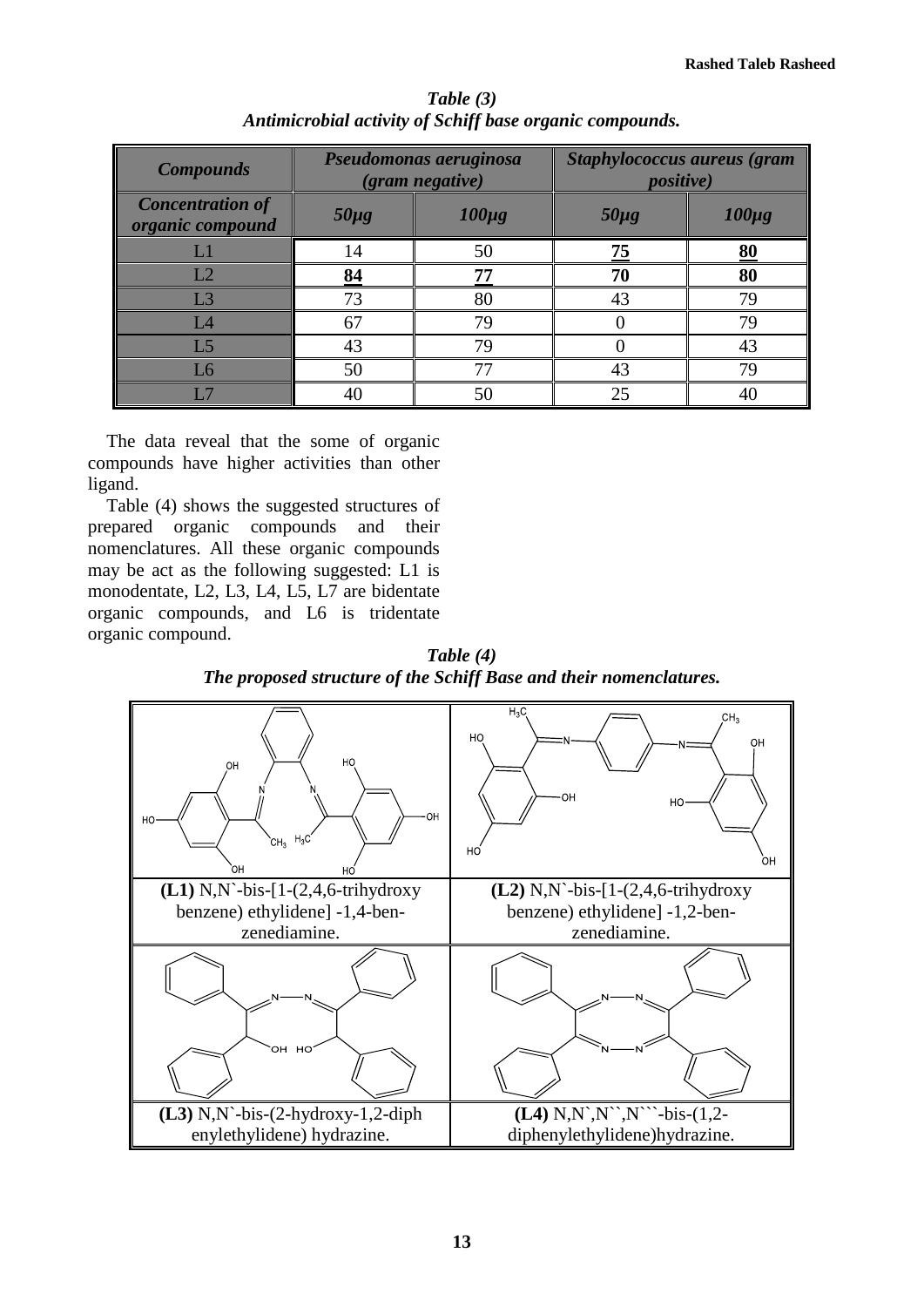

#### **Acknowledgements**

The authors would like to thank University of Technology, Applied Sciences Department for technical assistance to complete this work.

#### **References**

- [1] Abu-Hussen A A. Synthesis and spectroscopic studies on ternary bis-Schiff base complexes having oxygen and/or nitrogen donors. J Coord Chem., 59:157– 176, 2006.
- [2] Panneerselvam P., [Nair](http://www.sciencedirect.com/science/article/pii/S0223523404001886) R R, [Vijayalakshmi](http://www.sciencedirect.com/science/article/pii/S0223523404001886) G., [Subramanian](http://www.sciencedirect.com/science/article/pii/S0223523404001886) E H., [Sridhar](http://www.sciencedirect.com/science/article/pii/S0223523404001886) S K., Synthesis of Schiff bases of 4- (4-aminophenyl) morpholine as potential antimicrobial agents. Eur. J. Med. Chem., 40(2):225-229, 2005.
- [3] Pandeya, S. N., Sriram, D.; Nath, G.; De clercq E., Synthesis, antibacterial, antifungal and anti-HIV activity of Schiff and Mannich bases of isatin with N-[6-chlorobenzthiazol-2-yl] thiosemicarbazide, Indian J. Pharm. Sci., 61: 358–361, 1999.
- [4] Walsh, O. M, Meegan, M. J., Prendergast, R. M., Nakib, T. A., Synthesis of 3-acetoxya-zetidin -2-ones and 3-hydroxyazetidin-2-ones with anti-fungal and antibacterial activity. Eur. J. Med. Chem., 31(12):989-1000, 1996.
- [5] Arora, K., Sharma, K.P., Suggested structural formula of the tetrahedral complexes of the ligand, [Synth.](http://www.arkat-usa.org/get-file/27599) React. Inorg. Met. Org., [32:913-917,](http://www.arkat-usa.org/get-file/27599) 2003.
- [6] Vigato, P. A.; Tamburini, S., The challenge of cyclic and acyclic schiff bases and related derivatives. Coord. Chem. Rev., 248(17- 20): 1717-2128, 1995.
- [7] Katsuki, T., Catalytic asymmetric oxidations using optically active (salen) manganese (III) complexes as catalysts, Coord. Chem. Rev. 140:189-214, 1995.
- [8] Casassas E, A.Izquierdo-ridora, Tauler R., Electron Param-agnetic Resonance and Visible Spectroscopy Studies of Mixed Ligand Complexes of Copper(II) Ion, Salicylate and Ammonia, Mono, Di, or Triethanolamine in Aqueous Solution., J. Chem. Soc. Dalton Transactions, 2341- 2345, 1990.
- [9] Keppler B. K. (ed) VCH, Metal complexes in cancer chemotherapy. Weinheim and New York, 429-431, 1993.
- [10] Weingarten H. Chupp J. P. White W. A., Imines are mediators to obtain compounds with biological activity, J. Org. Chem., 32: 3246-3249, 1967.
- [11] Anchal K., and Shipra B., Microwave promoted synthesis of some Schiff base, Archives of Applied Science Research, 2(3):221-224, 2010.